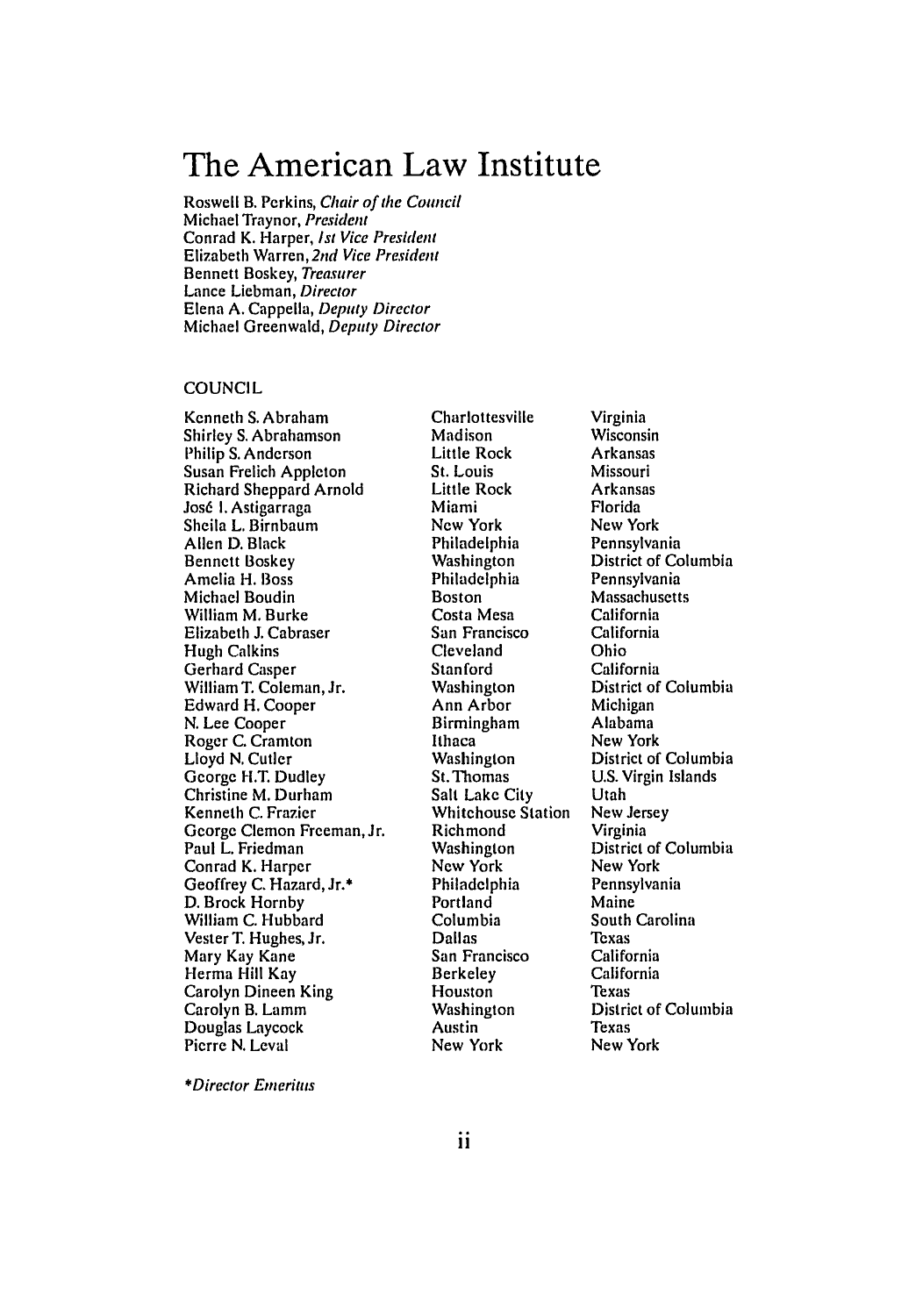Betsy Levin Hans A. Linde Martin Lipton Myles V. Lynk Robert MacCrate Margaret H. Marshall John J. McKetta, **III** Vincent L. McKusick Daniel **J.** Meltzer Robert H. Mundheim Kathryn A. Oberly Roswell B. Perkins Harvey S. Perlman Ellen Ash Peters Louis H. Pollak Roberta C. Ramo Mary M. Schroeder Sherwin P. Simmons Win. Reece Smith, Jr. Robert A. Stein John T. Subak Michael Traynor Bill Wagner Patricia M. Wald Elizabeth Warren William H. Webster George Whittenburg Herbert P. Wilkins James H. Wilson, Jr. Diane P. Wood

#### Emeritus Council *Members*

William H. Erickson Thomas E. Fairchild Nicholas deB, Katzenbach Hale McCown Ernest J. Sargeant Lawrence E. Walsh

Washington Salem New York Tempe New York Boston Austin Portland Cambridge New York New York New York Lincoln **Hartford** Philadelphia Albuquerque Phoenix Miami Tampa Chicago Boca Grande San Francisco Tampa Washington Cambridge Washington Amarillo Boston Atlanta Chicago

Denver Madison Princeton Yellow Springs Boston Oklahoma City

District of Columbia Oregon New York Arizona New York Massachusetts Texas Maine Massachusetts New York New York New York Nebraska Connecticut Pennsylvania New Mexico Arizona Florida Florida Illinois Florida California Florida District of Columbia Massachusetts District of Columbia Texas Massachusetts Georgia Illinois

Colorado Wisconsin New Jersey Ohio Massachusetts Oklahoma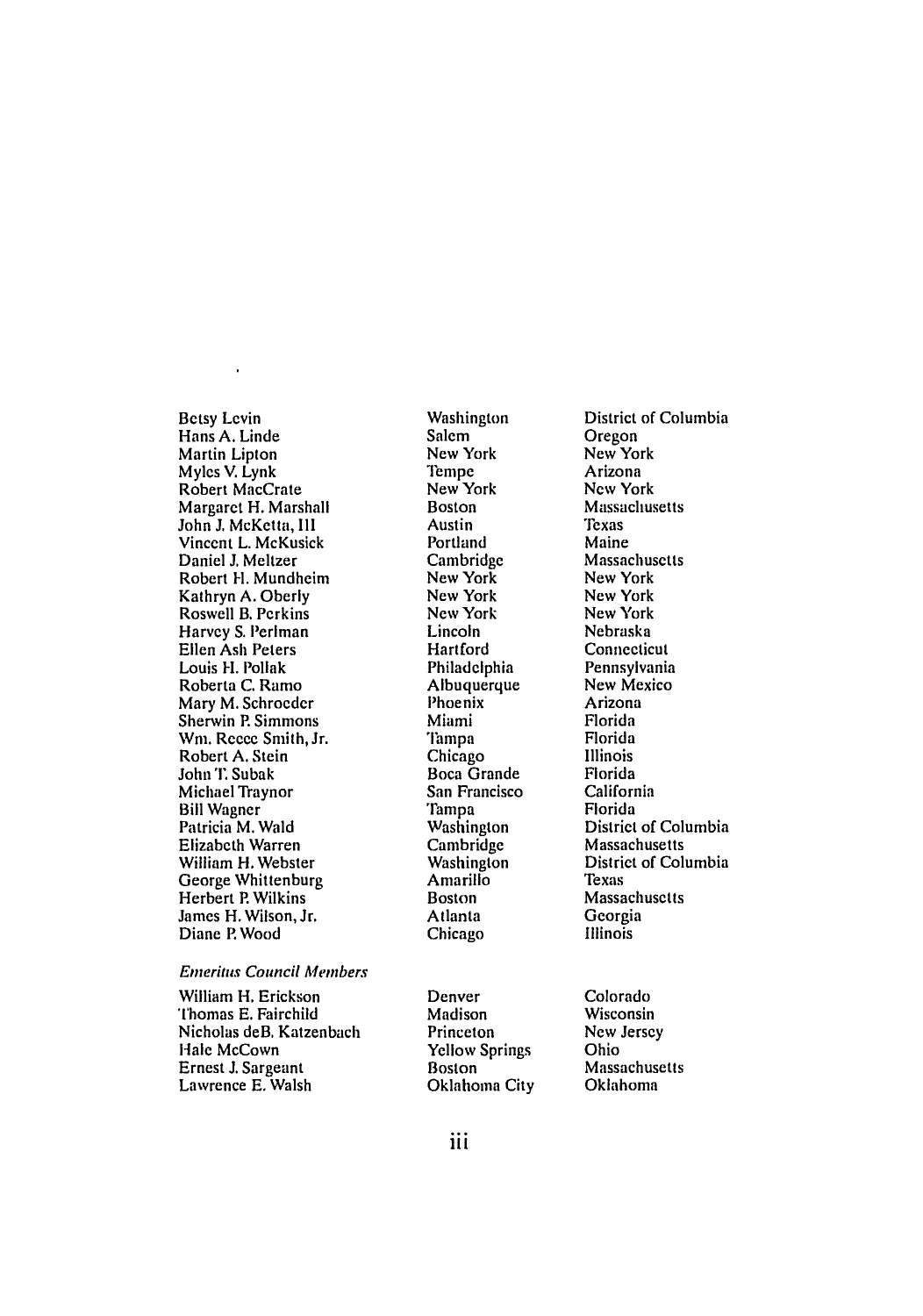# **Principles and Rules of Transnational Civil Procedure**

# REPORTERS

\*GEOFFREY **C.** HAZARD, JR., University of Pennsylvania Law School, Philadelphia, Pennsylvania MICHELE TARUFFO, University of Pavia, Pavia, Italy

#### ASSOCIATE REPORTER

\*\*ANTONIO **GIDI,** Salvador, Brazil; University of Detroit Mercy School of Law, Detroit, Michigan

# UNITED STATES ADVISERS

**JOHN** J. BARCELO, IIl, Cornell Law School, Ithaca, New York

JAMES **J.** BROSNAHAN, San Francisco, California [from 2000]

STEPHEN B. BURBANK, University of Pennsylvania Law School,

Philadelphia, Pennsylvania

JEROME A. COHEN, New York, New York

GEORGE W. COOMBE, JR., San Francisco, California

EDWARD H. COOPER, The University of Michigan Law School, Ann Arbor, Michigan

SHELDON H. ELSEN, New York, New York [from 1999]

**JAMIE** S. GORELICK, Washington, District of Columbia

PHILIP L. GRAHAM, JR., New York, New York

CONRAD K. HARPER, New York, New York

FRIEDRICH K. JUENGER, University of California at Davis School of Law, Davis, California [Deceased 2001]

MARY KAY KANE, University of California, Hastings College of the Law, San Francisco, California

BENJAMIN **KAPLAN,** Harvard University Law School, Cambridge, Massachusetts [from 1999]

HAROLD HONGJU KOH, Yale Law School, New Haven, Connecticut

STEVEN J. LABENSKY, Phoenix, Arizona [to 2000]

- ANDREAS F. LOWENFELD, New York University School of Law, New York, New York
- JOSEPH T. MCLAUGIILIN, New York, New York
- DAVID W. RIVKIN, New York, New York

LEE H. ROSENTHAL, United States District Court for the Southern District of Texas, Houston,Texas

<sup>\*</sup>Also serves as UNIDROIr Co-Reporter. The other UNIDROIT Co-Reporter is Rolf Stürner.

<sup>\*\*</sup>Also serves as Secretary to the UNIDROIT Working Group.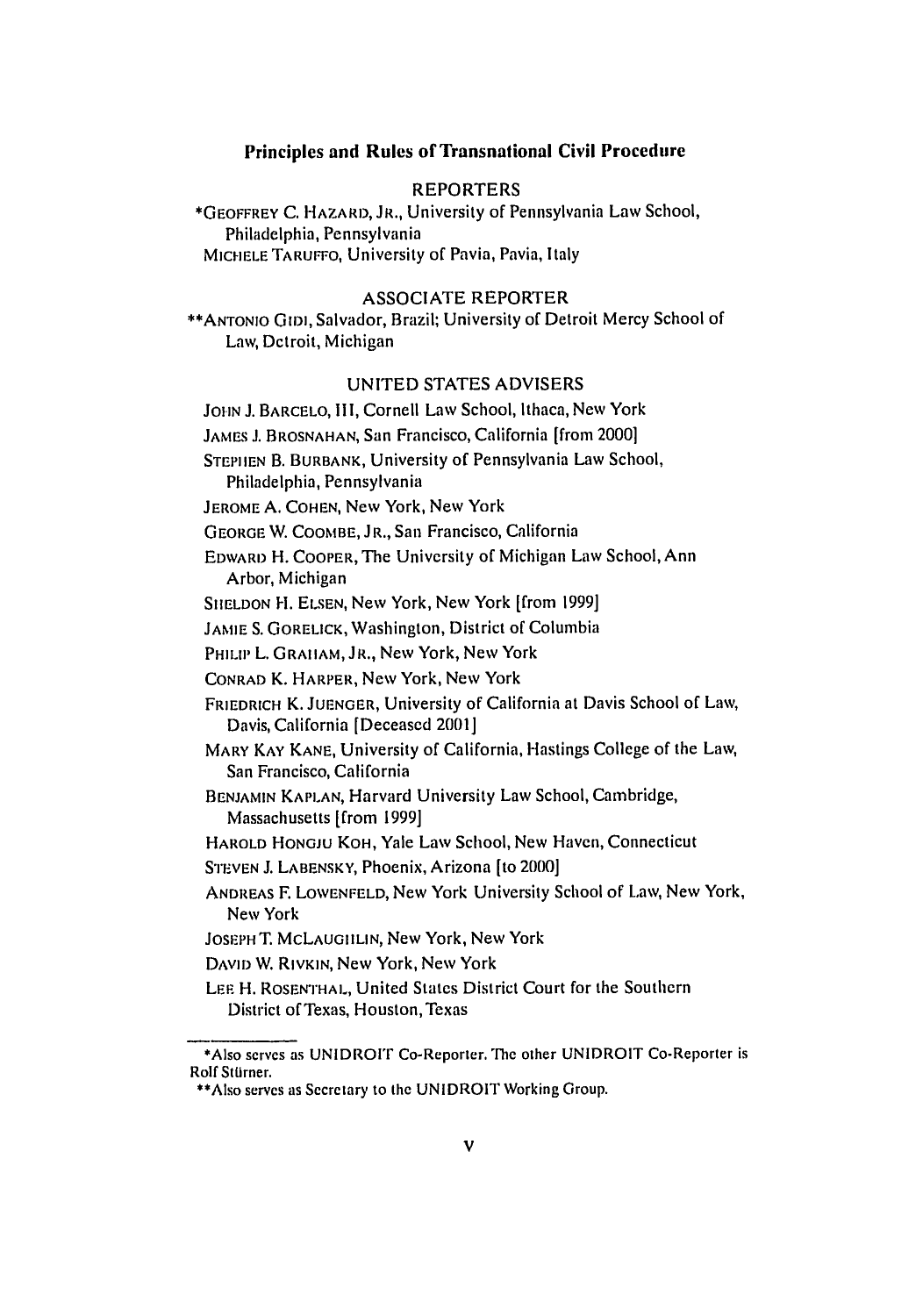- VANESSA Ruiz, District of Columbia Court of Appeals, Washington, District of Columbia
- ANTHONY **J. SCIRICA,** United States Court of Appeals for the Third Circuit, Philadelphia, Pennsylvania (from 2002]
- PETER D. TROOBOFF, Washington, District of Columbia
- **DETLEV** F. **VAGTS,** Harvard University Law School, Cambridge, Massachusetts
- **DIANE** P. **WOOD,** United States Court of Appeals for the Seventh Circuit, Chicago, Illinois

# INTERNATIONAL ADVISERS

BRYAN BEAUMONT, Federal Court of Australia, Sydney, Australia ANDREW S. BELL, Sydney, Australia

- FEDERICO CARPI, International Association of Procedural Law, Bologna, Italy
- FEI ZHONGYI, Supreme Court of China, Beijing, China [from 2001]

RICHARD FENTIMAN, Queens' College, University of Cambridge, Cambridge, England

- PETER GILLES, Johann Wolfgang Goethe-Universität Frankfurt, Frankfurt, Germany
- DAVID GODDARD, Wellington, New Zealand
- LORD GOLDSMITH, Q.C., Attorney General for England and Wales, London, England
- STEPHEN R. GOLDSTEIN, Hebrew University of Jerusalem, Jerusalem, Israel
- LORD ANDREW HARDIE, Edinburgh, Scotland
- J. A. JOLOwIcz, Trinity College, Cambridge, England

DIANNA P. KEMPE, Paget, Bermuda

- KONSTANTINOS D. KERAMEUS, Athens University School of Law (Director, Hellenic Institute of International and Foreign Law), Athens, Greece [from 2002]
- CATHERINE KESSEDJIAN, University of Panthéon-Assas (Paris II), Paris, France
- TAKESHI KOJIMA, Chuo University Law Department, Tokyo, Japan
- SERGEI LEBEDEV, International Law School of the Moscow State

University for International Relations, Moscow, Russia [from 2002] Koiclili MIKI, Keio University, Tokyo, Japan

- RAMÓN MULLERAT-BALMAÑA, Barcelona, Spain
- L. J. PRIESTLEY, Q.C., Sydney, Australia; Retired Justice, Court of Appeal, Supreme Court of New South Wales [from 2001]
- JORGE A. SANCHEZ-CORDERO **DAVILA,** Mexico City, Mexico [from 20021
- CARLOS SANCHEZ-MEJORADA Y VELASCO, Mexico City, Mexico [from 2002]

SANG HYUN SONG, Law School, Seoul National University, Seoul, Korea \*ROLF STORNER, University of Freiburg, Freiburg, Germany

<sup>\*</sup>Also serves as UNIDROIT Co-Reporter.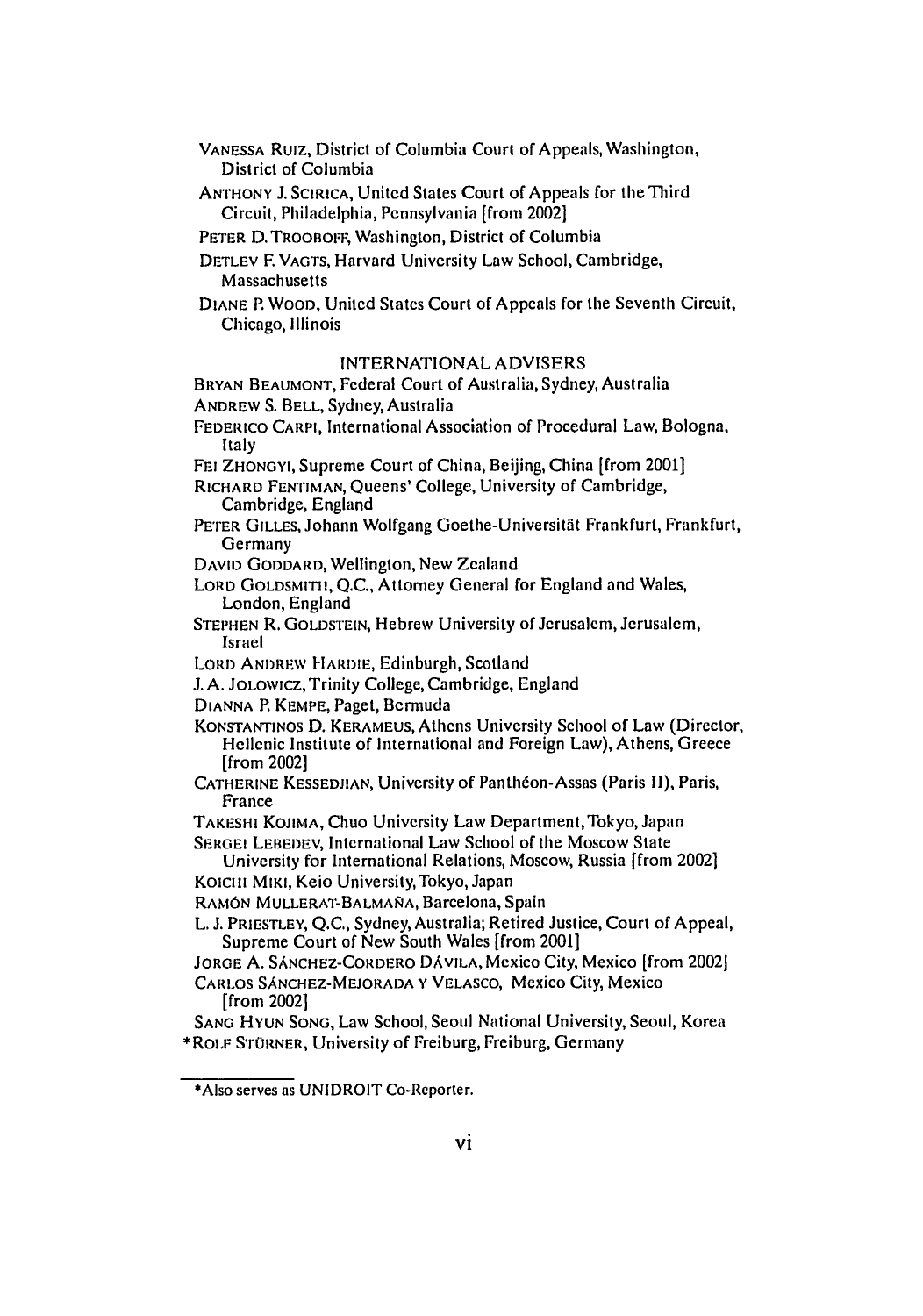TANG WEIJIAN, People's University, Beijing, China [from 2001] YASUHEI TANIGUCHI, Tokyo, Japan

JANET WALKER, Osgoode Hall Law School of York University, North York, Ontario, Canada

GERIIARD WALTER, University of Bern Institute for Swiss and International Civil Procedure, Bern, Switzerland

WANG LIMING, People's University, Beijing, China [from 2001]

GARRY D. WATSON, Osgoode Hall Law School of York University, North York, Ontario, Canada

LINA ZHENG, Hong Kong, Hong Kong

# LIAISON

HOUSTON PUTNAM LOWRY, Meriden, Connecticut, for the American Bar Association Section of International Law and Practice

# EX OFFICIO

ROSWELL B. PERKINS, New York, New York Chair of *the* Council, *The* American Law Institute

MICHAEL TRAYNOR, San Francisco, California **President, The American Law Institute** 

 $\bullet$ 

LANCE LIEBMAN, New York, New York

*Director, The* American Law *Institute*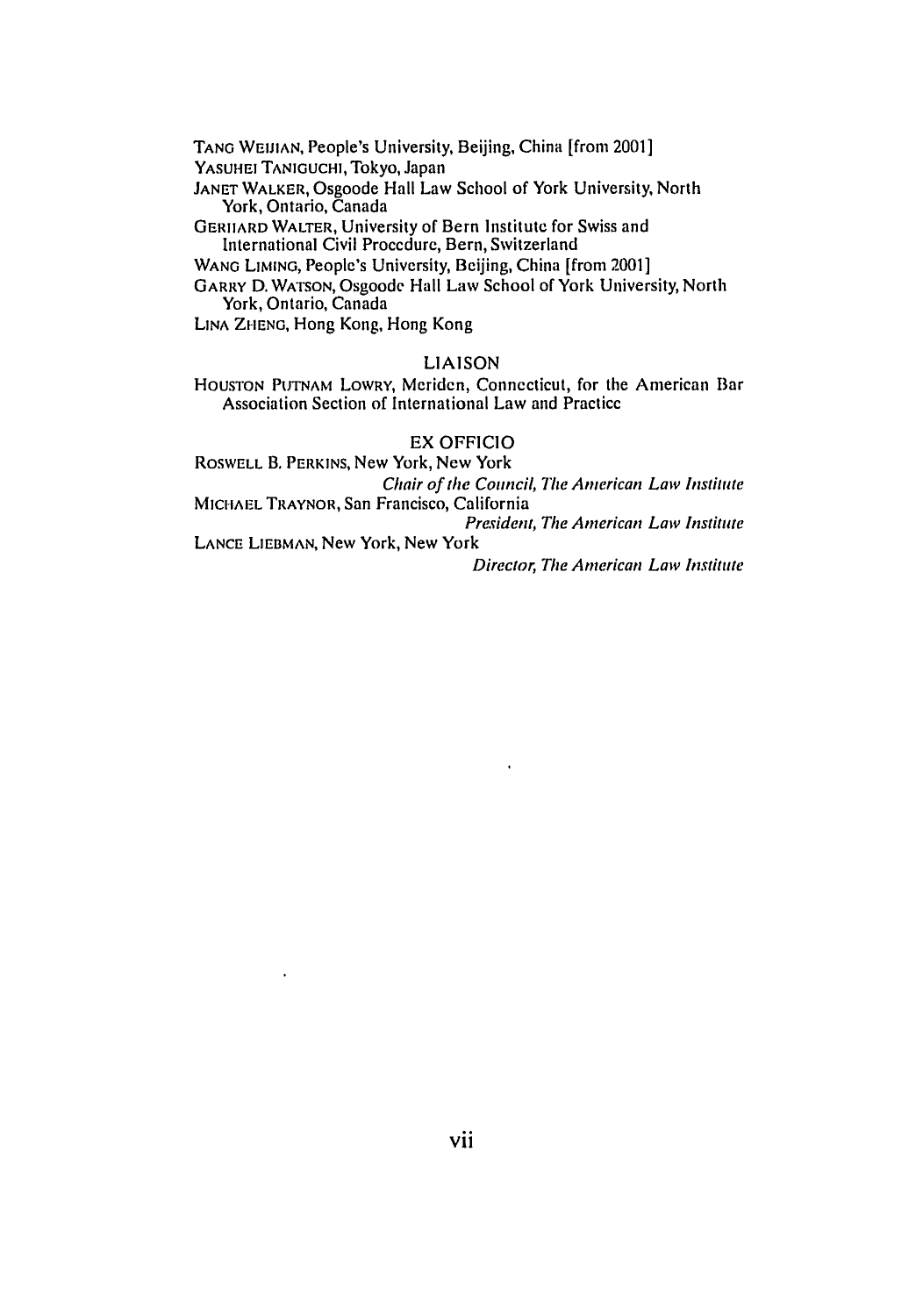# **ALIIUNIDROIT WORKING GROUP**

# **Principles and Rules of Transnational Civil Procedure**

# **REPORTERS**

\*GEOFFREY C. HAZARD, JR., University of Pennsylvania Law School, Philadelphia, United States ROLF STORNER, University of Freiburg, Freiburg, Germany

# **CHAIR**

\*\*RONALD T. NHLAPO, South African Law Commission, Pretoria, South **Africa** 

#### MEMBERS

NEIL H. ANDREWS, Clare College, University of Cambridge, Cambridge, England

**AIDA** R. KEMELMAJER DE CARLUCCI, Supreme Court of Mendoza, Mendoza, Argentina

FRÉDÉRIQUE FERRAND, Université Jean Moulin, Lyon, France MASANORi KAWANO, Nagoya University School of Law, Nagoya, Japan PIERRE LALIVE, University of Geneva, Geneva, Switzerland

# **CONSULTANT**

**MICHAEL** JOACHIM BONELL, University of Rome, Rome, Italy

# SECRETARY

**\*\*\*ANTONIO** GIDI, Salvador, Brazil; University of Detroit Mercy School of Law, Detroit, Michigan

#### EX OFFICIO

BERARDINO LIBONATI, Rome, Italy President, UNIDROIT HERBERT KRONKE, Rome, Italy Secretary-General, UNIDROIT

<sup>\*</sup>Also serves as ALl Co-Reporter.The other ALl Co-Reporter is Michele Taruffo.

<sup>\*\*</sup>Menber of the Governing Council of UNIDROIT.

<sup>\*\*\*</sup>Also serves as ALl Associate Reporter.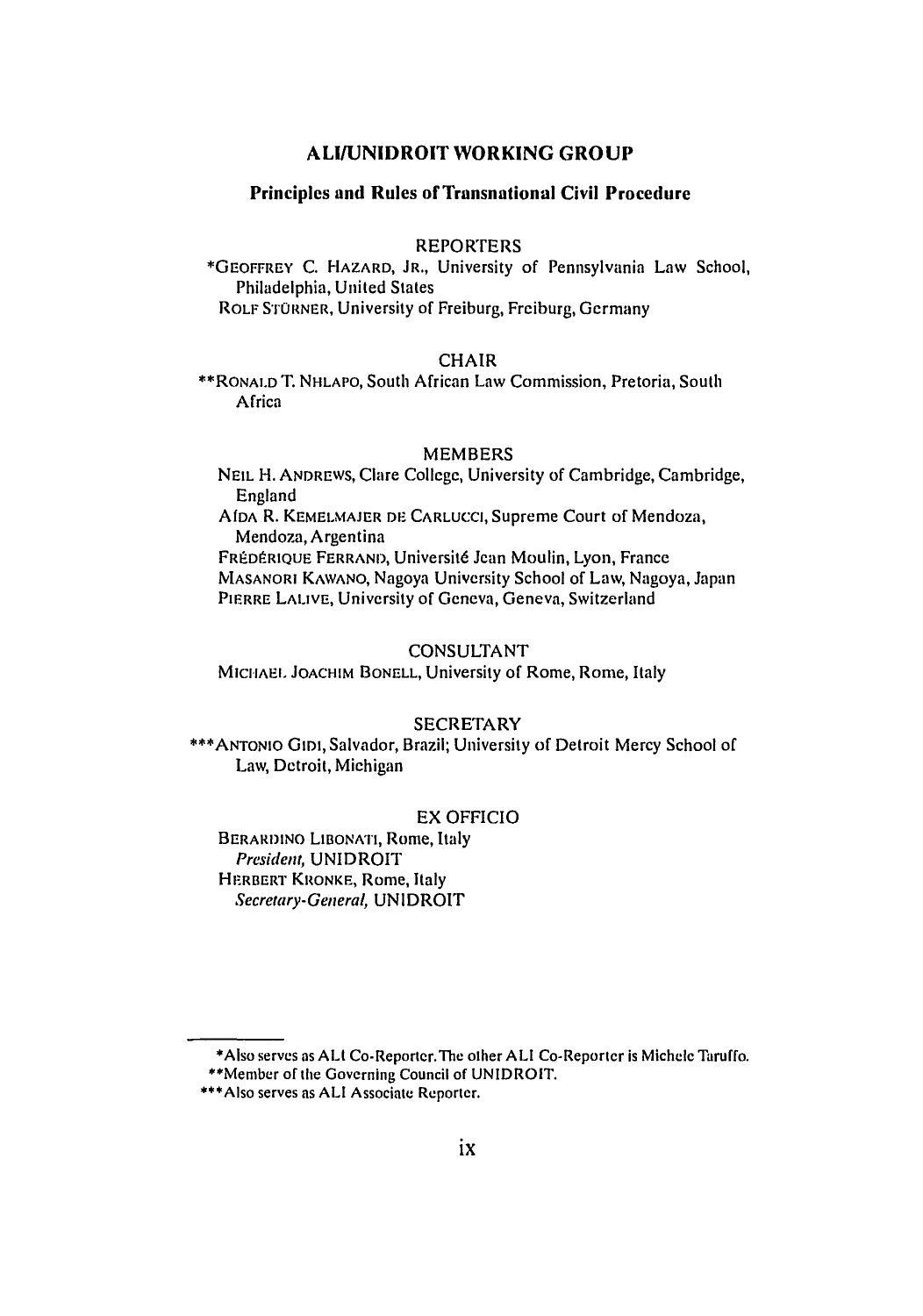# MEMBERS CONSULTATIVE GROUP Principles and Rules of Transnational Civil Procedure

(as of February 13,2004)

MARC T. AMY, Louisiana Court of Appeal,Third Circuit, Abbeville, Louisiana NEIL H. ANDREWS, Cambridge, England JOSEPH R. BANKOFF, Atlanta, Georgia ROBERT S. BARKER, Pittsburgh, Pennsylvania PETER V. BAUGIIER, Chicago, Illinois JOHN STEPHEN BECKERMAN, Camden, New Jersey PASCALE BLOCH, Paris, France SANFORD L. BOHRER, Miami, Florida ROBERT G. BONE, Boston, Massachusetts GARY BRIAN BORN, London, England KAREN KENNEDY BROWN, United States Bankruptcy Court for the Southern District of Texas, Houston, Texas STEPHEN McG. BUNDY, Berkeley, California JOHN P. BURTON, Santa Fe, New Mexico ROBERT L. BYER, Pittsburgh, Pennsylvania ROBERT **C. CASAD,** Lawrence, Kansas OSCAR G. CHASE, New York, New York STEPHEN YEE CHow, Boston, Massachusetts **JACK** J. COE, Westlake Village, California DAVID K. COHEN, London, England

**MICHAEL** MARKS COHEN, New York, New York DENISE **D.** COLLIERS, Philadelphia, Pennsylvania THOMAS FIELD **COPE,** Denver, Colorado MARINA CORODEMUS, New Jersey Superior Court, New Brunswick, New Jersey AVELINO V. CRUZ, Makati City, Philippines CHRISTOPHER SCOTT D'ANGELO. Philadelphia, Pennsylvania Louis F. DEL DUCA, Carlisle, Pennsylvania A. MECHELE DICKERSON, Williamsburg, Virginia JAMES SHOLTO DOUGLAS, Supreme Court of Queensland, Brisbane, Australia PETER D. EHRENHAFr, Washington, D.C. • DAVID N. ELLENHORN, New York, New York C. RONALD EI.LINGTON, Athens, Georgia JOHN N. FELLAS, New York, New York ROBERT G. FLANDERS, JR., Rhode Island Supreme Court, Providence, Rhode Island JOSEPH Z. FLEMING, Miami, Florida ERIC M. FREEDMAN, Hempstead, New York MARK ERIC GEBAUER, Harrisburg, Pennsylvania JOHN L. GEDID, Harrisburg, Pennsylvania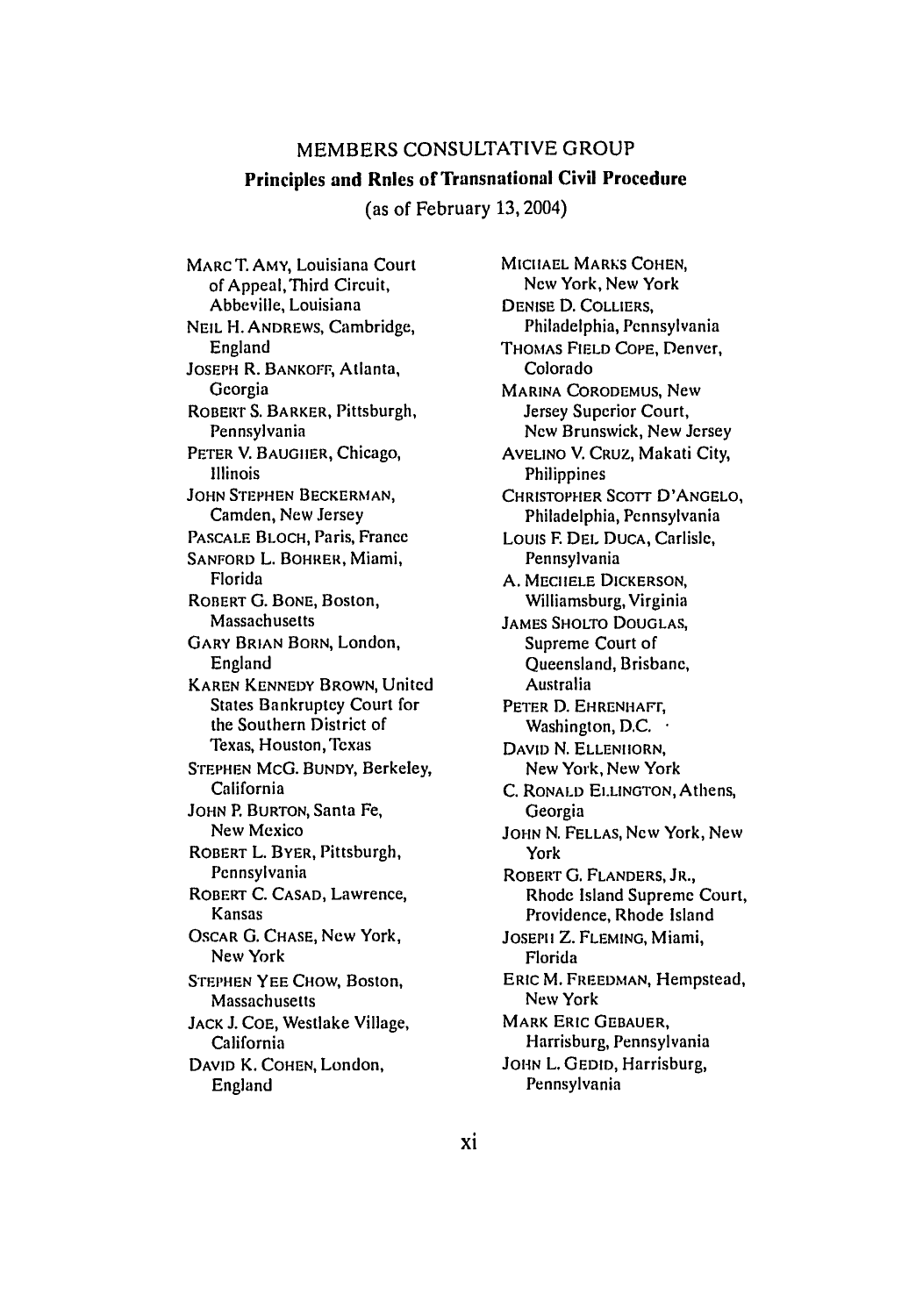JAMES PAUL GEORGE, Fort Worth,Texas MARGARET GILHOOLEY, Newark, New Jersey GERALD GILLERMAN, Cambridge, Massachusetts CARL F. GOODMAN, Bethesda, Maryland GEORGE **J.** GRUMBACII, JR., New York, New York DAVID W. GRUNING, New Orleans, Louisiana JOHN **0.** HALEY, St. Louis, Missouri WILLIAM M. HANNAY, Chicago, Illinois R1CIARD E. V. HARRIS, Piedmont, California TREVOR CLAYTON HARILEY, Surrey, England KATiIERINE **J.** HENRY, Washington, D.C. MIGUEL ANGEL HERNANDEZ ROMO, Mexico City, Mexico MARIA TANKENSON HODGE, St.Thomas, U.S. Virgin Islands RANDY J. HOLLAND, Delaware Supreme Court, Georgetown, Delaware EDWIN E. HUDDLESON, **11I,** Washington, D.C. RICIIARD W. HULBERT', New York, New York MICIIAEL HWANG, Singapore, Singapore SAMUEL ISSACHAROFF; New York, New York MAKOTO ITO, Tokyo, Japan MICHELE C. KANE, Burbank, California ROBERT B. KENT, Lexington, Massachusetts MARK R. KILLENBECK, Fayetteville, Arkansas DONALD BARNETI KING, St. Louis, Missouri

JEFFREY D. KOVAR, Washington, D.C. STEVEN C. KRANE, New York, New York PETER B KUTNER, Norman, Oklahoma EARLE F. KYLE, IV, Brooklyn Park, Minnesota MICHELE LANGER, Philadelphia, Pennsylvania E. BRUCE LEONARD, Toronto, Ontario DAVID I. LEVINE, Berkeley, California VICTOR B. LEVIT, San Francisco, California WILLIAM H. LEVIT, JR., Milwaukee, Wisconsin ERIC L. LEWIS, Washington, D.C. HOUSTON PUTNAM LOWRY, Meriden, Connecticut ROBERT E. LUTZ, II, Los Angeles, California MYLES V. LYNK, Tempe, Arizona CHAMP LYONS, JR., Alabama Supreme Court, Montgomery, Alabama MORTON M. MANEKER, New York, New York RAYMOND B. MARCIN, Washington, **D.C.** RICHARD L. MARCUS, San Francisco, California JUDY PERRY MARTINEZ, New Orleans, Louisiana PEDRO JULIO MARTINEZ-FRAGA, Miami, Florida DAVID CHARLES MASON, Missouri Circuit Court, 22nd Judicial Circuit, St. Louis, Missouri TONI M. MASSARO, Tucson, Arizona JAMES R. MAXEINER, Bronxville, New York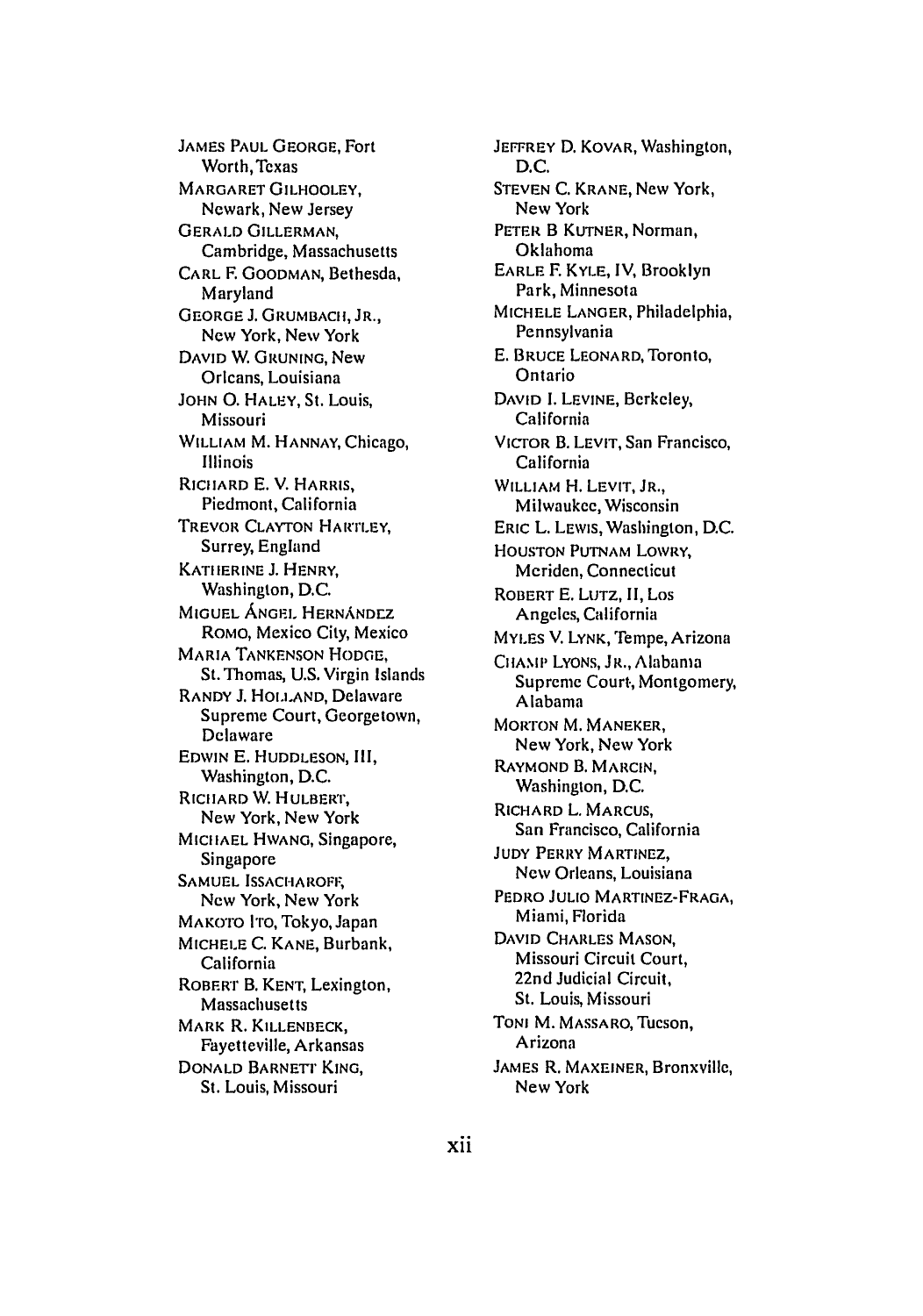DANIEL J. MCAULIFFE, Phoenix, Arizona JUDITH **D.** MCCONNELL, California Court of Appeal, San Diego, California STEPHEN **J.** McEWEN, **JR.,** The Superior Court of Pennsylvania, Media, Pennsylvania H. BRENT McKNIGHT, United States District Court for the Western District of North Carolina, Charlotte, North Carolina DANIEL **JOHN** MEADOR, Charlottesville, Virginia PATRICK E. MEARS, Grand Rapids, Michigan RONA ROBBINS MEARS, Dallas, Texas RICHARD **A.** MICIIAEL, Chicago, Illinois LINDA S. MULLENIX, Austin, Texas FRED F. MURRAY, Washington, D.C. PETER L. MURRAY, Portland, Maine LAWRENCE W. NEWMAN, New York, New York JOHN B. OAKLEY, Davis, California JAMES M. O'FALLON, Eugene, Oregon DARIO U. OSCÓS CORIA, Mexico City, Mexico JAMES E. PFANDER, Champaign, Illinois STEVEN R. PLOTKIN, Louisiana Court of Appeal, Fourth Circuit, New Orleans, Louisiana SHELDON RAAB, New York, New York MYRNA SHARON RAEDER, Los Angeles, California

BERNARD **D.** REAMS,JR., San Antonio, Texas JUDITH RESNIK, New Haven, Connecticut WILLIAM L. REYNOLDS, Baltimore, Maryland JAMES K. ROBINSON, Washington, D.C. EDUARDO **C.** ROBRENO, United States District Court for the Eastern District of Pennsylvania, Philadelphia, Pennsylvania THOMAS D. ROWE, JR., Durham, North Carolina SOL SCHREIBER, New York, New York KARL E. SEID, JR., New York, New York AMOS SHAPIRA, Tel Aviv, Israel EDWARD F. SIIERMAN, New Orleans, Louisiana GENE R. SHREVE, Bloomington, Indiana GERALD K. SMITH, Phoenix, Arizona BRIAN F. SPECTOR, Miami, Florida E. BLYTHE STASON, JR., DeKalb, Illinois **JOAN** E. STEINMAN, Chicago, Illinois IAN A.L. STROGATZ, Philadelphia, Pennsylvania STEPHEN N. SUBRIN, Boston, Massachusetts SYMEON C. SYMEONIDES, Salem, Oregon COLIN C. TAIT, Norfolk, Connecticut H. SIMMONS **TATE,** JR., Columbia, South Carolina LOUISE E. TEITZ, Bristol, Rhode Island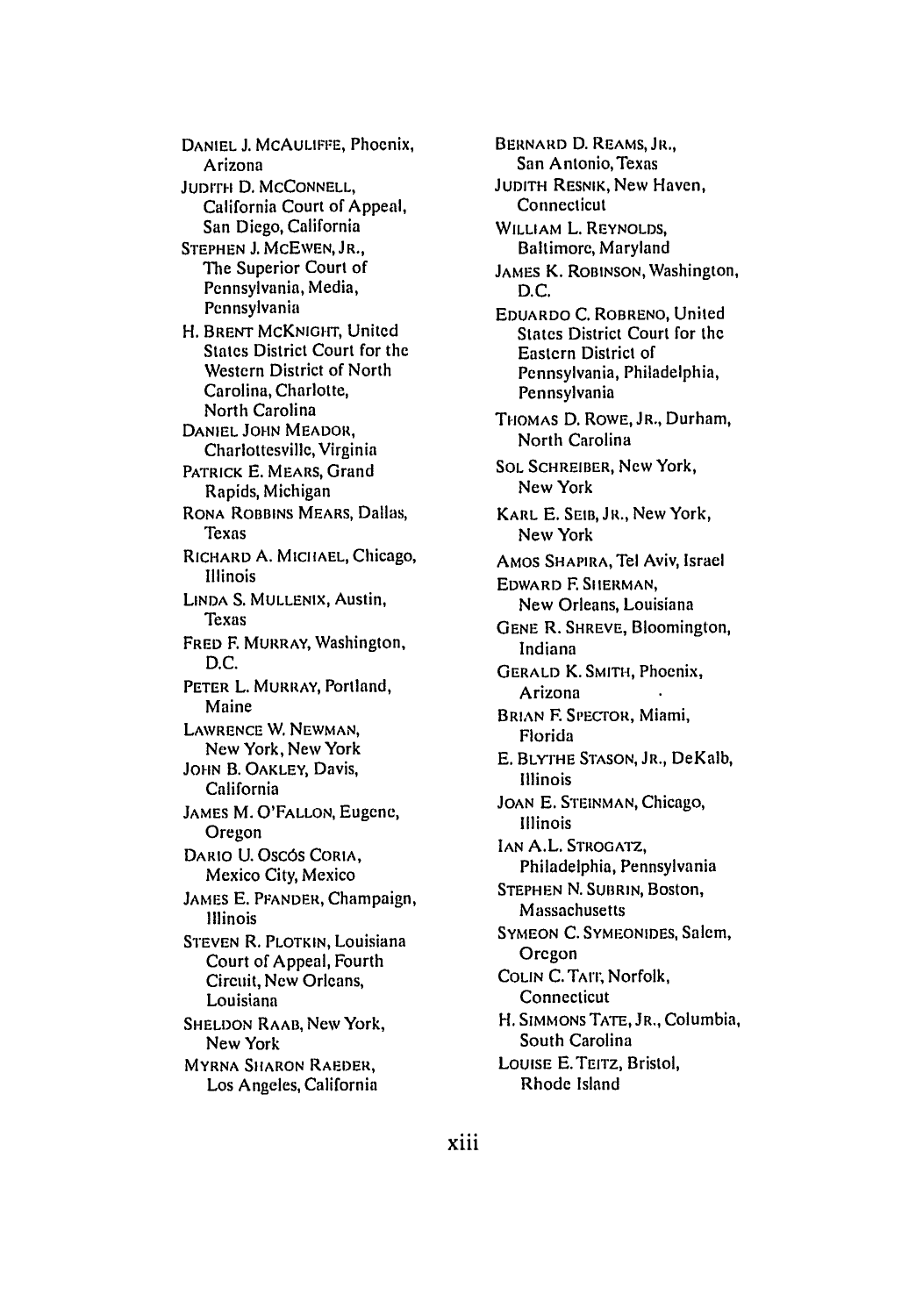ELIZABETH **G.** THORNBURG, Dallas, Texas **JAY** TIDMARSH, Notre Dame, Indiana R. PATRICK **VANCE,** New Orleans, Louisiana VINCENZO VIGORITI, Florence, Italy JAY M. VOGELSON, Dallas, Texas STEVEN T. WALTHER, Reno, Nevada MICHAEL P. WAXMAN, Milwaukee, Wisconsin **RALPH** U. WHITrEN, Omaha, Nebraska

PETER WINSHIP, Dallas, Texas ANDREW **J.** WISTRICH, United States District Court for the Central District of California, Los Angeles, California NICHOLAS J. WITTNER, Irvinc, California ERIC K. YAMAMOTO, Honolulu, Hawaii ROBERT **J.** ZAPF, Los Angeles, California JOACHIM ZEKOLL, New Orleans, Louisiana

 $\mathbf{r} = -\mathbf{v}$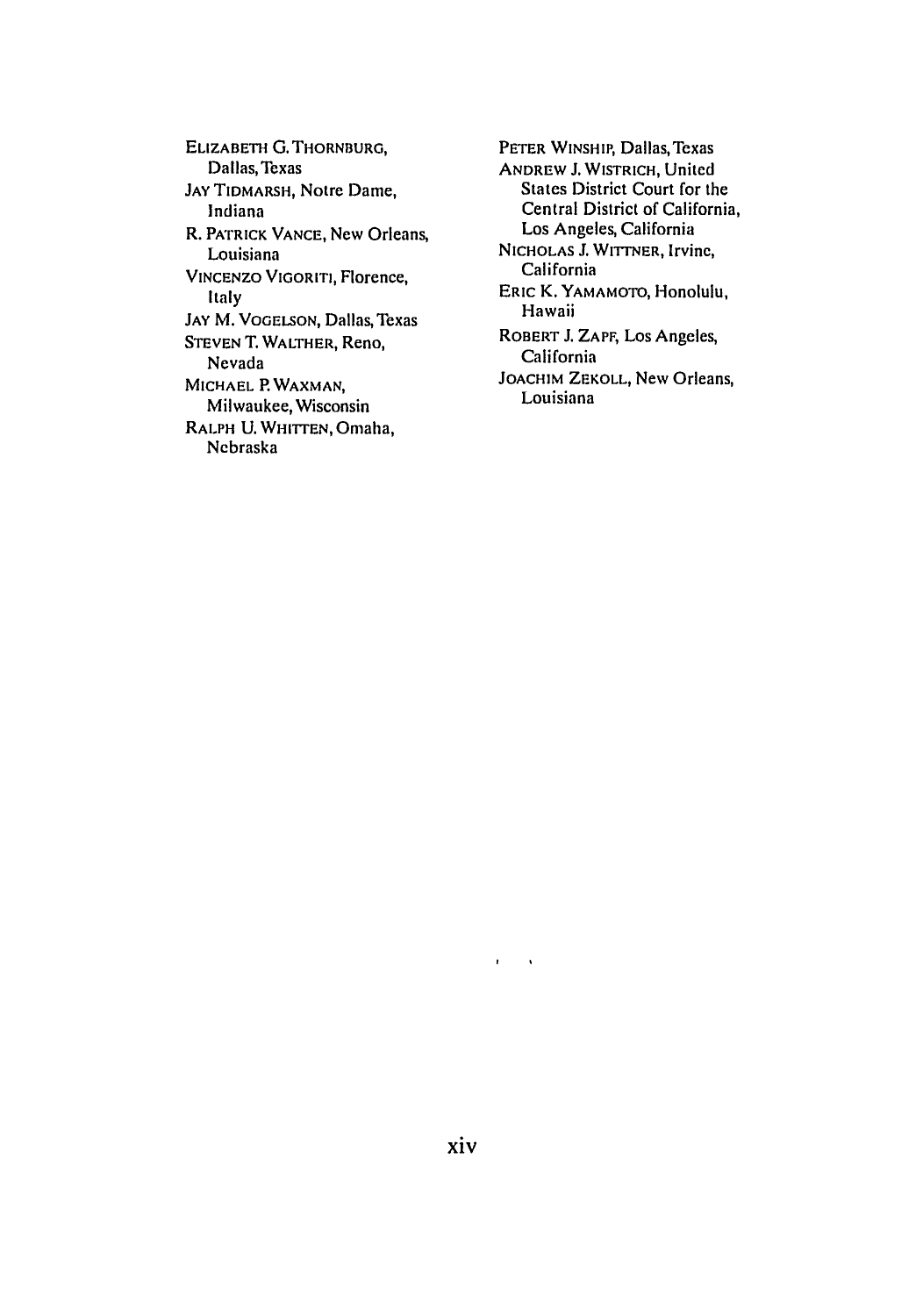# **INTERNATIONAL CONSULTANTS**

### Principles and Rules of Transnational Civil Procedure

(as of February 13,2004)

MOHAMMED ABOUL-ENEIN, **Egypt** Ivo ALEHNO, Latvia ARRUDA ALVIM, Brazil THEREZA **ALVIM,** Brazil TORBJORN **ANDERSSON,** Sweden ROLAND ARAZI, Argentina SERGIO ARTAVIA B., Costa Rica KICHIMOTO ASAKA, Japan LORENA BACHMAIER WINTER, Spain WALLACE R. BAKER, France SAMUEL P. BAUMGARTNER, Switzerland JEAN-PAUL BÉRAUDO, France ROBERTO BERIZONCE, Argentina BI YUQIAN, China PAOLO BIAVATI, Italy HENRIK BIELENSTEIN, Sweden MARTIN BÖHMER, Argentina ALEGRIA BORRAS, Spain BRUNELLA BRUNELLI, Italy JOHN J. A. BURKE, Latvia Lucio CABRERA ACEVEDO, Mexico **CAI YANMIN,** China PETRONIO **CALMON,** Brazil CARLOS CAMPS, Argentina NEDO CARLUCCI, Argentina CARLOS ALBERTO CARMONA, Brazil PAULIUS CERKA, Lithuania **CHEN GANG,** China **CIEN GUIMING,** China VALDIS CIEiLAVA, Latvia VINODH COOMARASWAMY, Singapore VICTOR ROLANDO DIAS ORTIZ, Mexico IGNACIO DIEZ-PICAzo GIMENEZ, Spain ANGELO DONDI, Italy VORAVuTHr DVAVASIN, Thailand NIKOLAI ELISEEV, Russia

ENRIOUE FALCON, Argentina EDUARDO FERRER MAC-GREGOR, Mexico JOAQUIM-J. FORNER DELAYGUA, Spain GIAN FRANCO Ricci, Italy Jost LEBRE DE FREITAS, Portugal ELISABET FURA-SANDSTROM, Sweden ALEJANDRO M. GARRO, Argentina CHIARA GIOVANNUCCI ORLANDI, Italy ANDREA GIUSSANI, Italy **H.** PATRICK **GLENN,** Canada CIPRIANO GOMEZ LARA, Mexico PETER GOYrWALD, Germany ANDREA GRAZIOSI, Italy **JURGITA GRIGIENĖ, Lithuania** PABLO GRILI.O CIOCCHINI, Argentina ADA PELLEGRINI GRINOVER, Brazil INDRA GUDRONE, Latvia LEANDRO GUZMAN, Argentina LARS HEUMAN, Sweden JUAN CARLOS HITERS, Argentina Foo **CHEE** HOCK, Singapore **Hu** YAOIU, China **HUANG SONGYOU,** China STErAN HUBER, Germany **DANIEL JOHN,** Singapore ELENA VITALYEVNA KABATOVA, Russia **INGA** KACEVSKA, Latvia GEN KAJITANI, Japan LEE SEIu KIN, Singapore JAN KLEINEMAN, Sweden A. KOSTIN, Russia PHAEDON J. KOZYRIS, Greece EGIDIJUS KRIVKA, Lithuania MĀRCIS KRŪMIŅŠ, Latvia EDUARD KUNŠTEK, Croatia